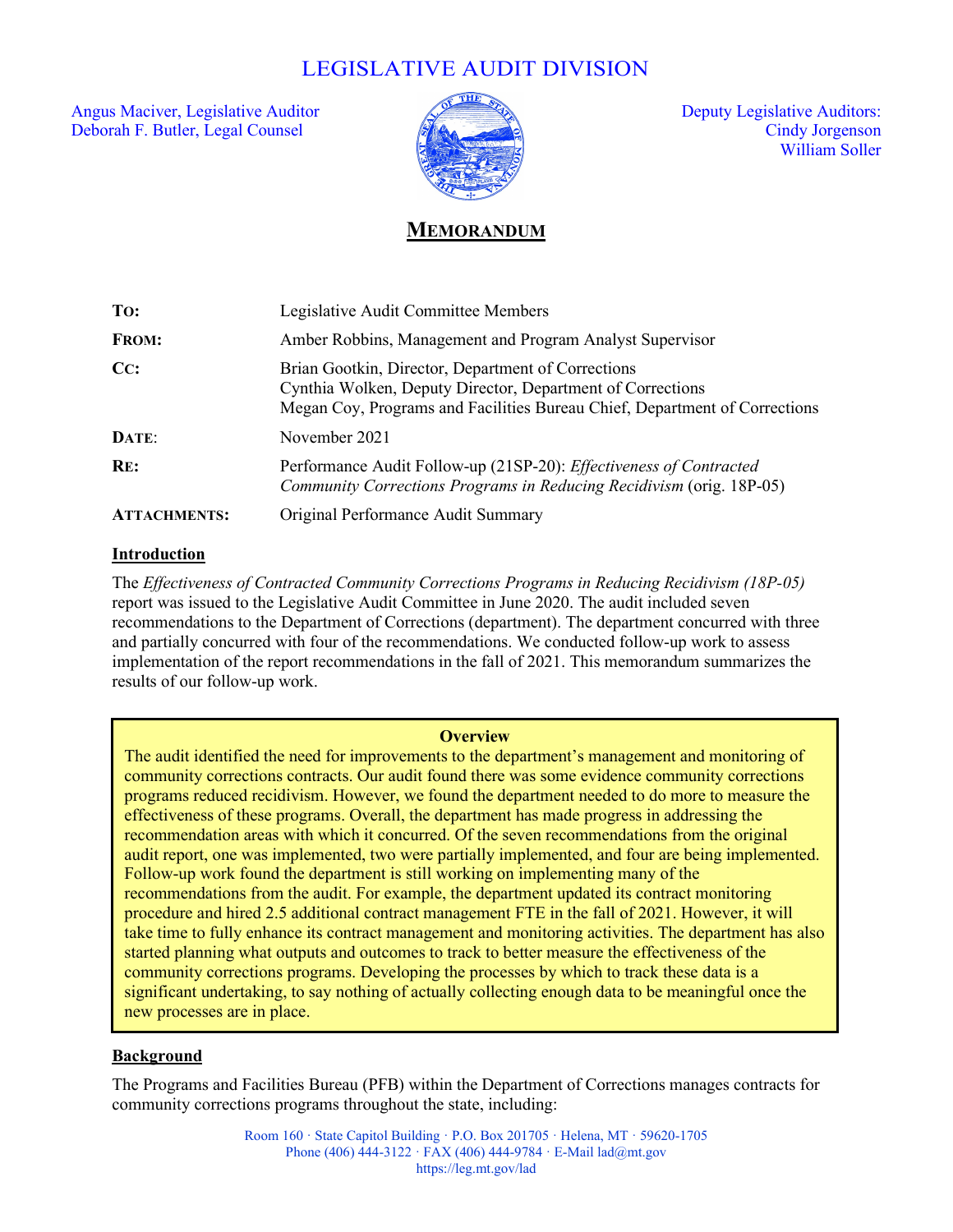- Two assessment/sanction centers. *Assessment/sanction centers assess the clinical and criminogenic risks and needs of offenders to help determine appropriate placement.*
- Seven substance use disorder (SUD) treatment centers. *Treatment centers provide high-intensity residential SUD treatment to specific offender populations.*
- Seven prereleases centers. *Prerelease centers are transitional program for offenders coming from prison. They are also used in lieu of prison to provide more structure for offenders who were not successful on community supervision. Prereleases offer varying levels of SUD treatment, and residents of prereleases are expected to find employment in the community.*

Many of these contracts are 20-year contracts. The department pays a per diem outlined in the contracts for each offender placed in the contracted programs. Each contract also includes an annual maximum. The value of the contracts for these programs totaled around \$43.9 million in fiscal year 2019. In addition to the contracted community corrections programs, the department operates one assessment center and one treatment program.

Our audit examined the department's community corrections contract management, contract monitoring, and offender placement processes. During the audit, we learned about how the department assessed the effectiveness of these programs. We also used a statistical approach to assess the effectiveness of community corrections programs using data from the department's Offender Management Information System (OMIS).

## **Audit Follow-up Results**

During follow-up work, the department was in the process of reorganization following a change in administration. In assessing the department's implementation status, we interviewed department management and contractor staff and reviewed interim committee activity. We also reviewed various department materials, such as contract changes for some programs, policy changes, and payment data. The sections below discuss the department's efforts in implementing each recommendation.

## **RECOMMENDATION #1**

**We recommend the Department of Corrections follow state contracting policy and best practices by:** 

- **A. Maintaining written contracts when obtaining and paying for community corrections services.**
- **B. Amending community corrections contracts prior to the effective date and signing them after the contractor.**
- **C. Providing public notice as required by administrative rule when expanding community corrections contracts.**
- **D. Avoiding paying for empty bed space at community corrections programs.**

## **Implementation Status –** *Partially Implemented*

A. During the audit, we found the department paid for prerelease services in one county without a written contract in place. The contracting arrangement for this prerelease was a contract between the department and the county which then subcontracted with a provider. Since the audit, the department has switched to contracting directly with the provider. The county is no longer a contracting party for this prerelease. This change occurred around the end of fiscal year 2021.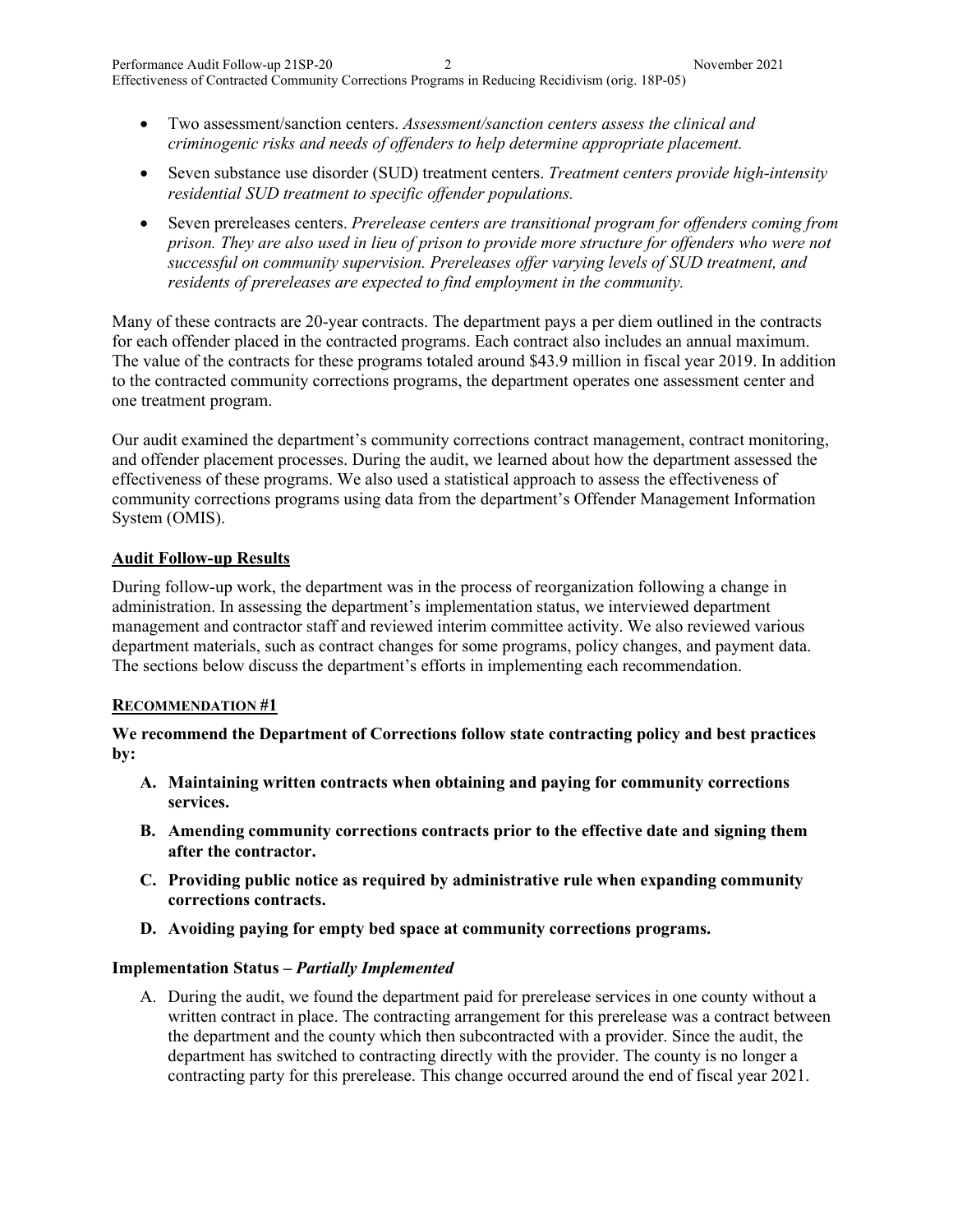The contract for this prerelease is due to end soon, and the department expects to solicit bids for this program in 2022.

- B. The department indicated it revised its contract signature process to ensure the department is the final signer and that exceptions to this are clearly documented. At the time of the original audit, we noted the department was not the final signer in the agreement for the prelease discussed above. The department attributed this to logistical issues related to signer locations.
- C. The department indicated it now ensures the percentage increase in contract capacity is documented, and that it intends to provide public notice when required by administrative rule. However, the department has not increased the capacity of any community corrections contracts since the audit. The legislature authorized the department to expand community corrections programs by up to 10 percent over contract maximums in House Bill 2 during the 2021 Legislative Session.
- D. The department did not concur with part D of this recommendation. As such, it has not been implemented. Some of the contracts require the department to pay for 75 percent of the contracted bed space, regardless of use. The 2021 Legislature required the department to report quarterly to the Law and Justice Interim Committee and to the Legislative Finance Committee on utilization of treatment beds and payments for empty bed space. Department records show the department paid nearly \$833,000 for empty bed space at community corrections programs from July 2020 through July 2021. (In the original audit, we found the department paid over \$400,000 for empty bed space and financing-related contract guarantees between September 2018 and December 2018.) The department indicated the more recent contract guarantee payments were mostly due to challenges and restrictions associated with the COVID-19 pandemic. For example, most programs had an outbreak of COVID-19 that affected the ability to place offenders in them. The department expects increases in placements to community corrections programs once pandemic-related challenges subside and other placement policy changes are carried out.

## **RECOMMENDATION #2**

**We recommend the Department of Corrections improve the monitoring of community corrections contracts by:** 

- **A. Developing standard timelines and expectations for following up on findings from quality assurance audits, and**
- **B. Developing standards for regularly evaluating the performance of community corrections contractors.**

## **Implementation Status –** *Being Implemented*

During the audit, we found the department did not always monitor contracts according to policy and procedure. It also did not evaluate contractor performance or consistently follow up on findings from department quality assurance audits. The PFB revised its contract monitoring procedure in January 2021. The revised procedure updated the responsibilities of the contract manager, the schedule of monitoring activities, and the documentation required. The new procedure outlines ongoing remote contract monitoring activities as well as biannual on-site visits to each facility. As part of follow-up work, we reviewed examples of remote contract monitoring documentation for one prerelease and one treatment program. The department indicated it completed site visits at four facilities since June 2020. The department was limited in its ability to do in-person, on-site visits due to the pandemic and staff turnover. To assist with its contract management and monitoring responsibilities, the PFB requested 5 additional FTE from the 2021 Legislature and was approved for 2.5. The department successfully hired these FTE in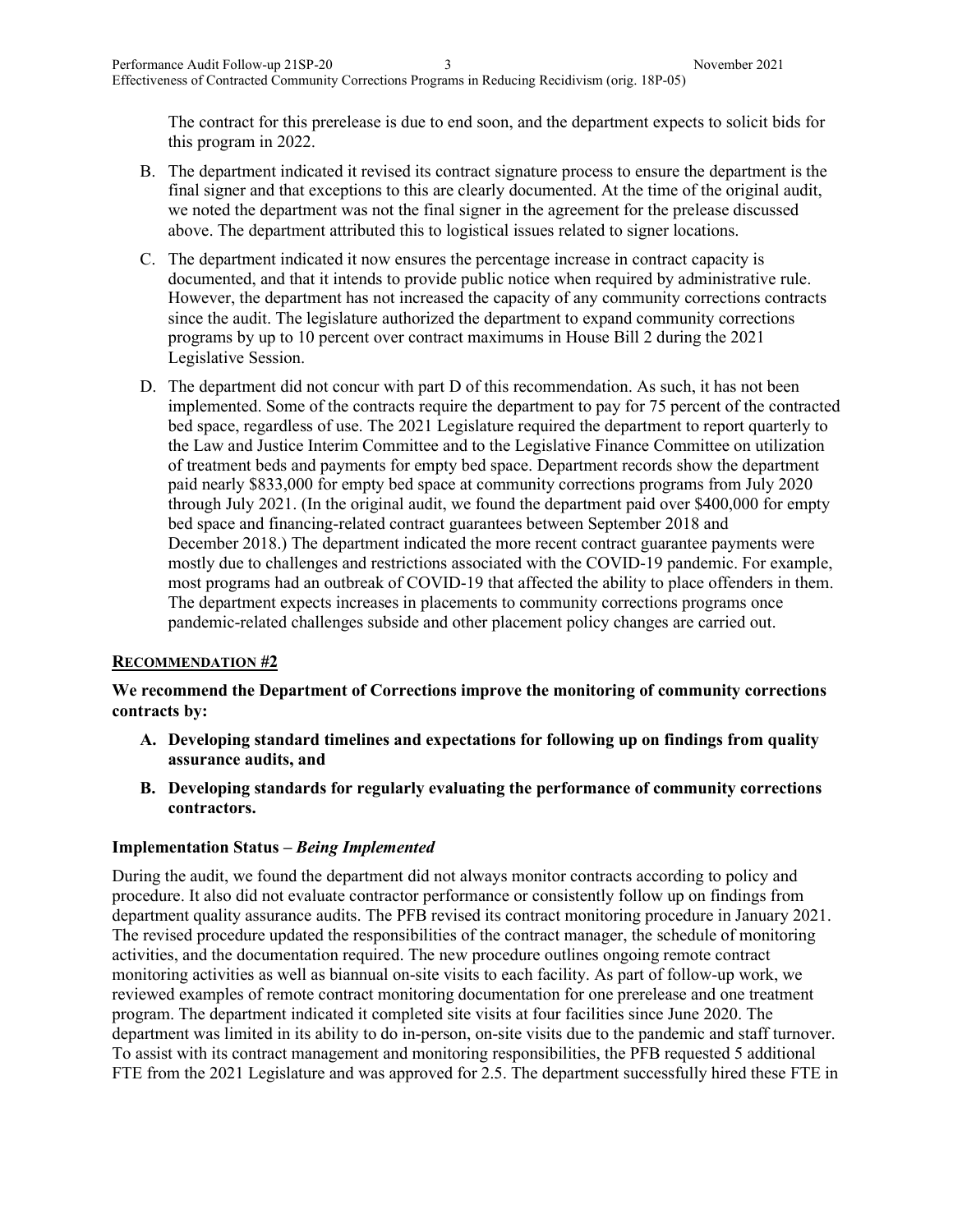the fall of 2021. We believe the procedure change and these additional FTE will assist the department in following its new standards for regularly evaluating community corrections contractors.

#### **RECOMMENDATION #3**

**We recommend the Department of Corrections:** 

- **A. Limit future community corrections contracts to seven years or fewer, and**
- **B. Seek legislation to limit the terms of these contracts.**

#### **Implementation Status –** *Partially Implemented*

Our audit found the 20-year contract terms for community corrections programs were lengthy and limited the department's ability to make changes to community corrections programs. The department indicated it will limit future community corrections contracts to seven years or fewer. While no new community corrections contracts have been executed since the audit was released, the department is currently in the procurement phase for a seven-year contract for a treatment program. However, the department did not concur with part B of this recommendation and did not seek legislation to limit the terms of community corrections contracts in statute. We continue to believe the department should actively seek legislation that will align community corrections contracts with industry best practice. Additionally, we continue to believe that amending the language in statute is necessary to prevent future administrations from entering into lengthy contract terms that limit the department's ability to make changes within community corrections.

#### **RECOMMENDATION #4**

**We recommend the Department of Corrections develop processes to:** 

- **A. Ensure offender recidivism risk and clinical need drive decisions about placement in community corrections programs.**
- **B. Collect data that will allow the department to broadly ensure offenders are being matched to community corrections programs based on recidivism risk and clinical need.**

#### **Implementation Status –** *Being Implemented*

- A. The 2021 Legislature required the department in House Bill 2 to make offender placement decisions based on the risk assessment alone, but to determine treatment dosage and needs from a behavioral health assessment (i.e., a Substance Use Disorder (SUD) evaluation). As part of the follow-up, we reviewed the department's July 2021 directive that implemented changes in its placement process. We found the directive aligned with legislative intent regarding the offender placement process. Prior to this directive and during the audit, the department required both a risk assessment and a SUD evaluation prior to placement in treatment. Now, the offender is placed based on the risk assessment alone, and a SUD evaluation is done at the treatment facility after placement to determine the appropriate level of treatment. The department indicated that, if an offender is placed in residential treatment based on risk, and such treatment is subsequently determined unnecessary based on a SUD evaluation, the offender would be referred for alternate placement. This has not occurred since the change in the placement process in July 2021. Because this change occurred relatively recently, its full impacts are yet to be determined. The department expects this change will result in a more efficient placement process. However, some programs are in flux due to this change, particularly assessment/sanction centers.
- B. The department currently continues to rely on the Correctional Program Checklist and contract monitoring on a facility-by-facility basis to monitor placement appropriateness. The department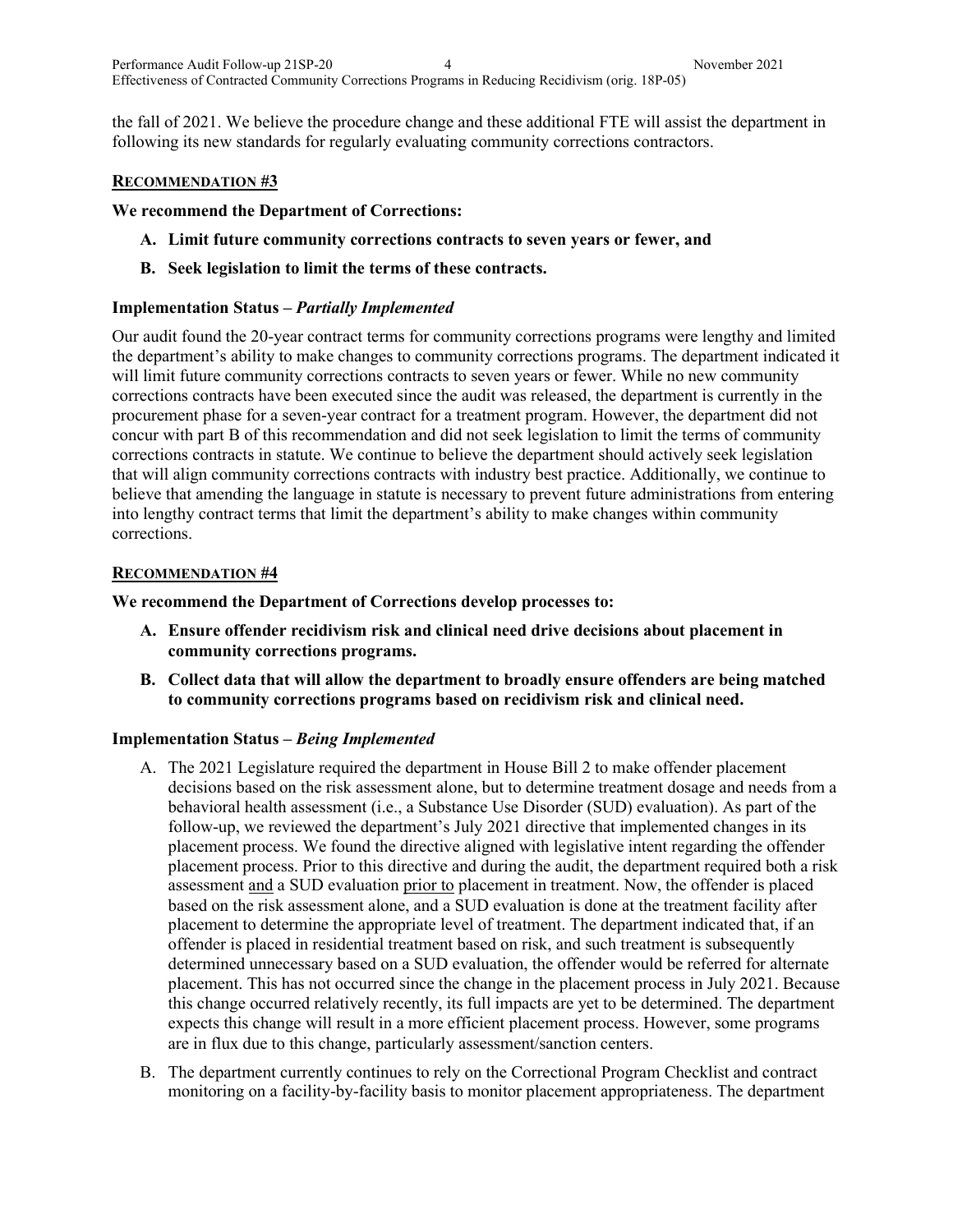indicated a new OMIS module is being developed to allow it to collect information related to court placement recommendations (as required by SB 47 from the 2021 Session). The department further indicated it intends to pursue OMIS changes and new data review processes once the department has completed its reorganization efforts. Additionally, the department recently implemented an electronic health record system and intends to identify ways to use it in addition to OMIS data to monitor the appropriateness of placements.

### **RECOMMENDATION #5**

## **We recommend the Department of Corrections require standardized substance use disorder evaluations on offenders referred to community corrections programs.**

## **Implementation Status –** *Being Implemented*

As discussed earlier, the department no longer requires a SUD evaluation for referral to a community corrections treatment program, per direction from the legislature. Because of this, SUD evaluations are no longer a necessary piece of the material considered during screening. However, they are still included in the offender's screening packet, if available. SUD evaluations are now conducted at the treatment facilities once the offenders are placed to determine treatment needs and levels. However, the recent reorganization of the department includes a SUD Clinician. This new position will be devoted to working with community corrections facilities on evidence-based programming, consistency and quality of evaluation and treatment planning, and staff training. However, filling this position is on hold until it fills its new Rehabilitation and Programs Chief management-level position, which it expects to fill by February 2022.

#### **RECOMMENDATION #6**

**We recommend the Department of Corrections ensure pre-authorizations for the conditional releases of sexual and violent offenders are conducted within the time frame outlined in department policy.**

## **Implementation Status – Implemented**

Our audit found the department was not following its conditional release pre-authorization process for sexual and violent offenders in a timely manner. Since the audit, the department has ceased this separate process for sexual and violent offenders altogether. As such, we categorized this recommendation as implemented.

#### **RECOMMENDATION #7**

## **We recommend the Department of Corrections develop and implement processes to measure the effectiveness of contracted community corrections programs based on offender outcome data.**

#### **Implementation Status –** *Being Implemented*

During the audit, we found the department did not assess the effectiveness of community corrections programs based on outcomes. The department indicated it intends to measure outputs and outcomes to better measure the effectiveness of community corrections programs. It has created a workgroup for this purpose consisting of both department and community corrections stakeholders. The group has identified some short-term and long-term outputs and outcomes to help measure effectiveness and indicated it has drafted a plan for implementing processes to collect the necessary data. For example, some preliminary metrics the group identified are the number of positive drug tests, the number of drug-related offenses, reduction in risk level, and employment. Tracking and analyzing the data necessary for these within the department is a significant undertaking that will take a lot of consideration by the department and its